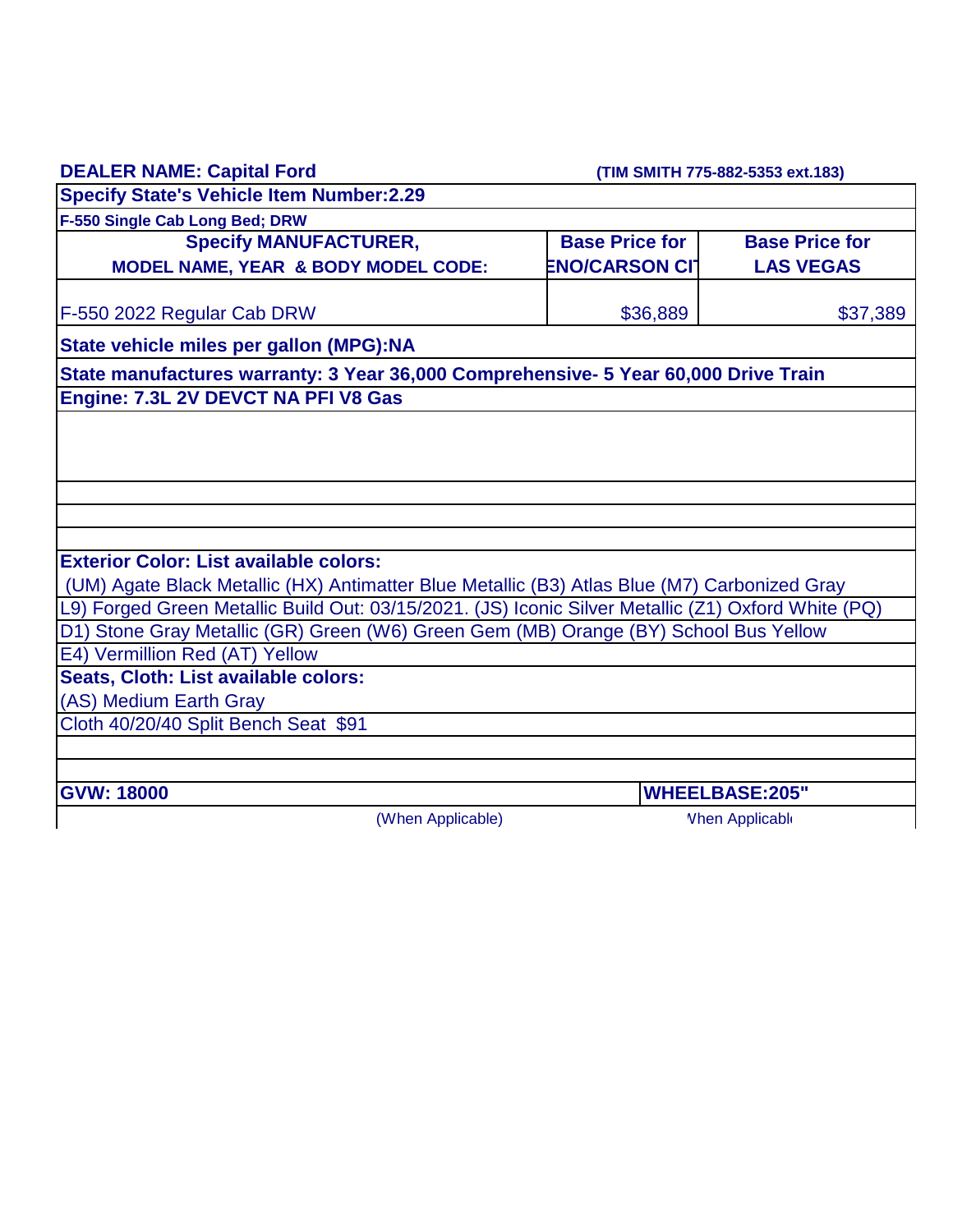## **OPTION PACKAGE PAGE ~ FLEET**

(Use separate page for each package)

\$

**Tim Smith 775-882-5353 ext. 183**

**Specify State's Vehicle Item Number:2.29**

(i.e. 1.1 Sedan: Full size; 4 door; 6 passenger)

**Option Package Name/Code:**

List Equipment Features Below:

XLT 2WD=\$4547

40/20/40 Cloth Bench seat, AM/FM CD, Carpet Floor, Cruise, Power Windows - Locks - Mirrors, Heated Tow Mirrors, Trailer Brake Controller, SYNC Communications